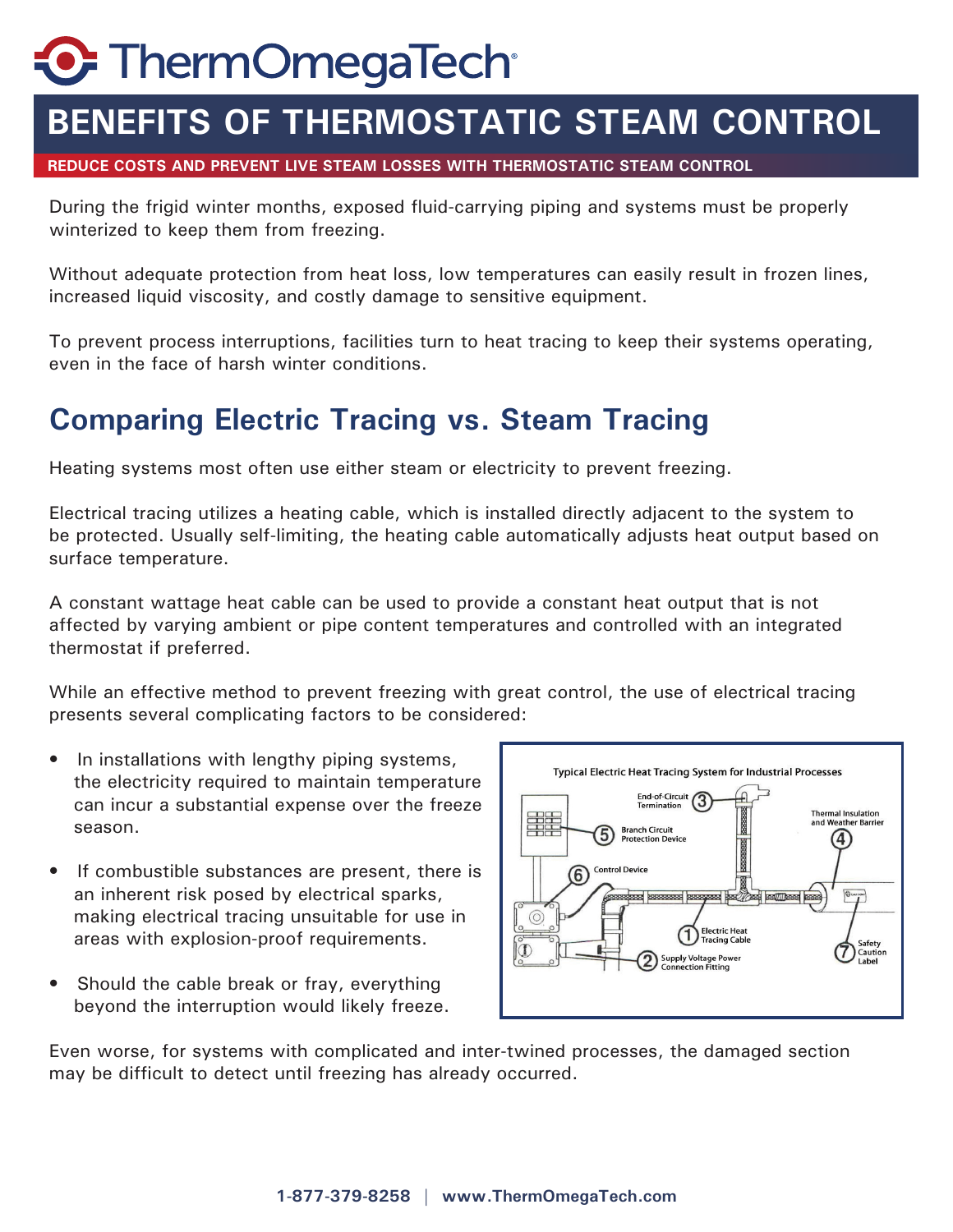In steam tracing systems, a copper or stainless-steel tube is traced around or along the process to be protected and supplied with steam.

Steam tracing is still the preferred heat tracing method for industrial facilities with extension pipe runs and a pre-existing steam supply.

Steam has a high latent heat it is an effective heating medium and does not create electrical sparks like its alternative, electric heat tracing, making it the ideal solution for explosion-proof environments.

While a convenient and practical tracing method for most industrial facilities, steam tracing can quickly become costly if not properly controlled.

# **Steam Tracing Control Options**

Properly controlling steam tracing is critical to effectively utilizing the heating media and minimizing overall expenses throughout the freeze season.

Typical winterization procedures at a plant require steam tracing to be turned on during periods of cold weather when temperatures could drop below freezing. Since temperatures fluctuate throughout a winter period many plants manually turn on the trace system in the beginning of their winter season and leave it on until Spring.

While this eliminates the chance of freeze damage from forgetting to activate the steam on any particular day, it wastes a lot of steam on those days that temperatures are above freezing.

A better solution is to install thermostatic valves to automatically control steam flow.



These self-actuating valves can sense the ambient or surface temperature and will regulated the steam on and off based on the specified set-point of the valve. By relying on an automatically operated system to manage steam tracing you can saves thousands of dollars and eliminate errors associated with manual operations.

The example below details the exorbitant savings a facility could experience using thermostatic control valves.

**1-877-379-8258 | www.ThermOmegaTech.com**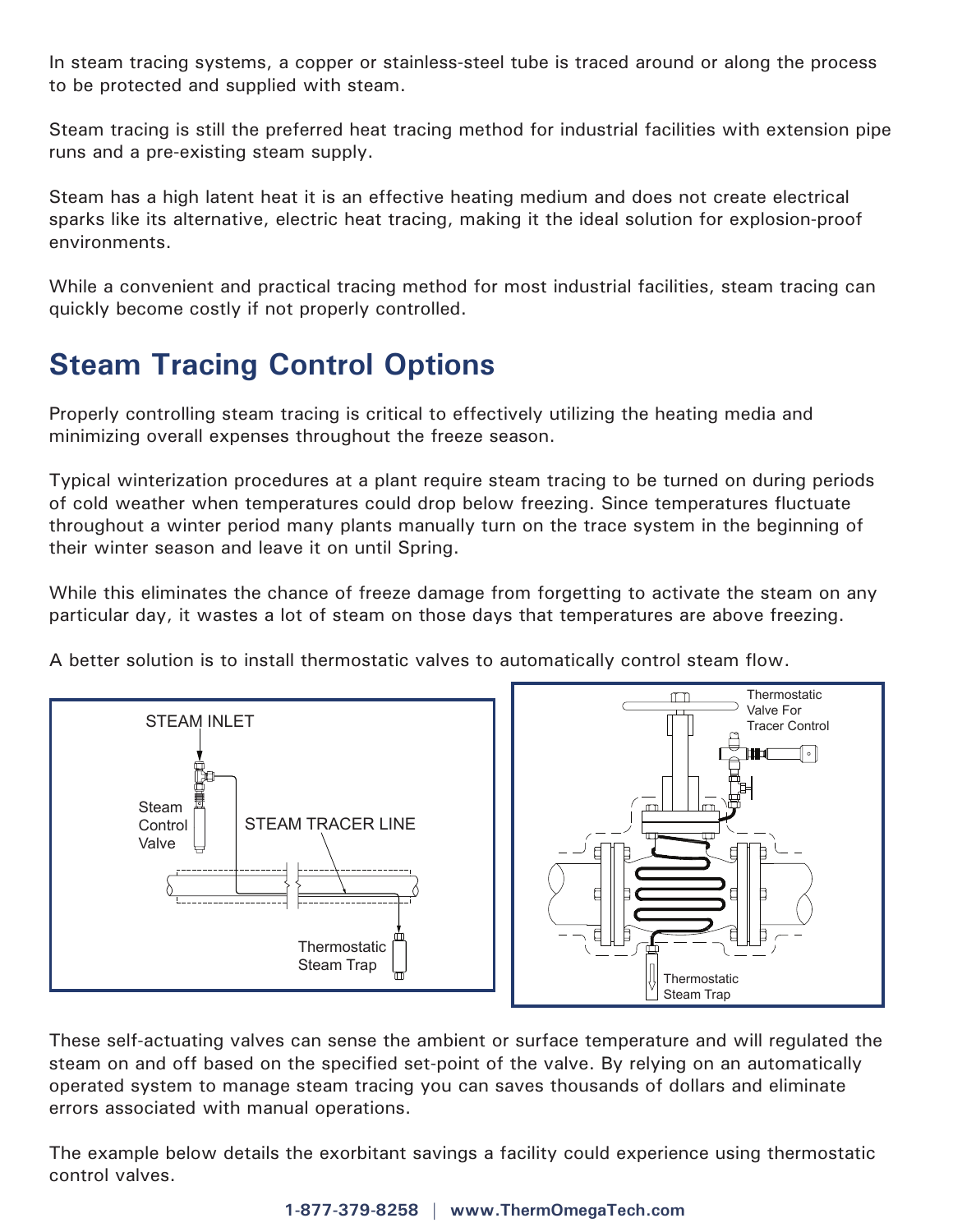### **Manual Vs. Automatic Control of Steam Tracing Supply**

**EXAMPLE SYSTEM:** A winterizing steam tracing system in a plant located in Philadelphia, PA consumes about 500 lbs. per hour of steam. This system was manually turned on when danger of freezing temperatures approached (mid-September) and turned off in late Spring when danger of freezing had passed (mid-April). Total operating hours are an estimated 5,088:

#### **212 days x 24 hours = 5,088 hours in potential freeze season.**

#### **COST OF MANUALLY OPERATED SYSTEM:**

If the plant's steam cost is \$8.00 / 1,000 lbs. of steam, operating costs can be calculated as follows:

**500 lbs. per hour x 5,088 hours x \$8.00/thousand lbs. = \$20,352.00 per winter season.**

#### **COST OF AUTOMATICALLY OPERATED SYSTEM:**

When using thermostatic ambient sensing valves, steam tracing is turned off automatically whenever ambient temperatures rise above 45°F (other closing temperatures can also be specified). Based on U.S. Weather Bureau data for Philadelphia, steam will be on for only 2,895 hours each winter.

**500 lbs. per hour x 2,895 hours x \$ 8.00/thousand lbs. = \$11,580.00 per winter season.**

#### **SAVINGS REALIZED PER WINTER SEASON BY USING THERMOSTATIC VALVES:**

#### **\$20,352.00 less \$11,580.00 = \$ 8,772.00 per year**

**CONCLUSION:** Assuming an install cost of \$500, the simplified payback on investment (R.O.I.) for this example system using thermostatic valves is:

**\$8,772.00 ÷ \$500.00 = 17.5 R.O.I.**

\*See graph on next page for estimated savings per tracer geographically.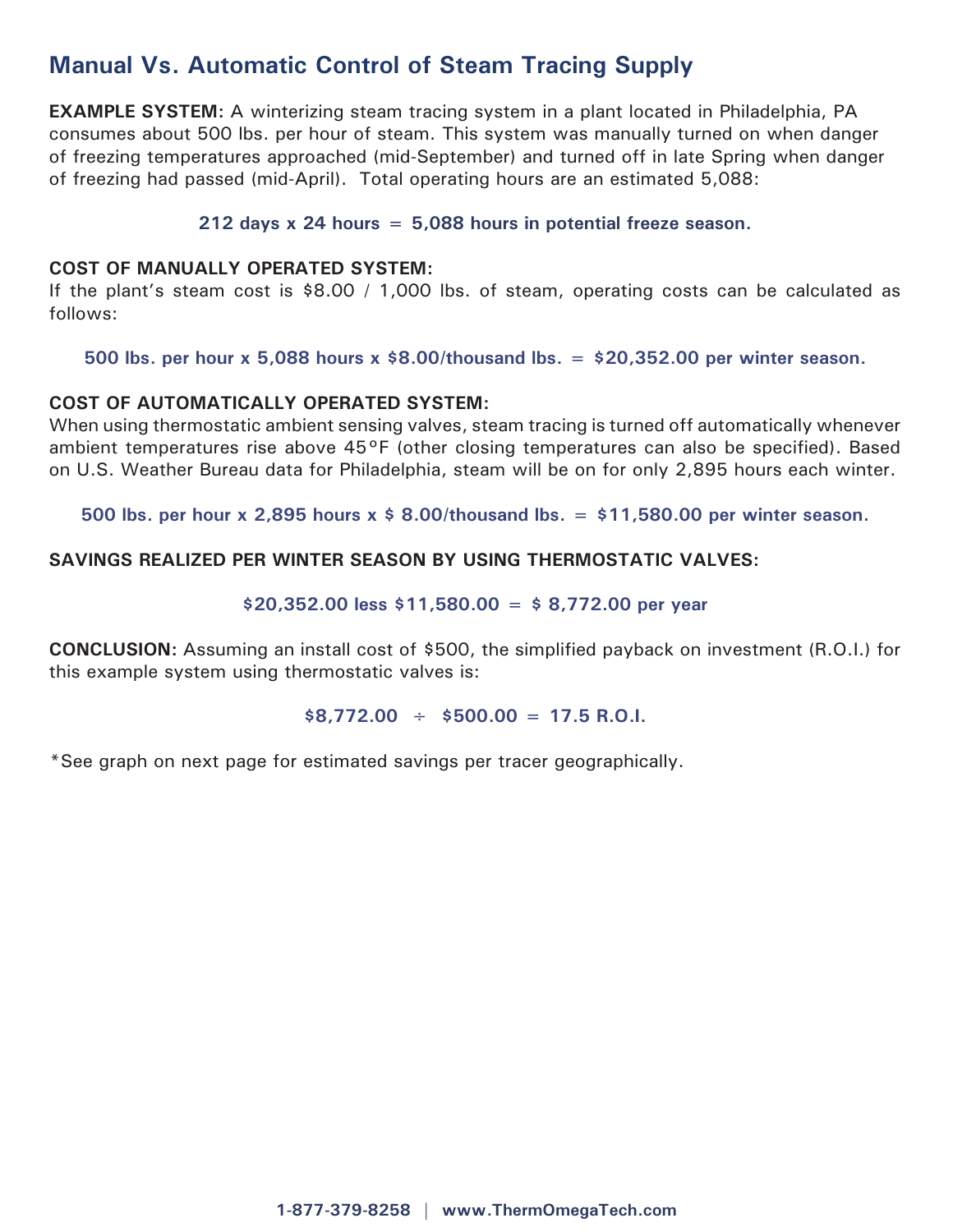## **Estimated Savings Per Tracer Geographically**

| Location         | <b>Number</b><br>of<br><b>Months</b><br><b>Annually</b><br><b>That Air</b><br><b>Temps</b><br><b>Can Fall</b><br>to 32°F or<br>Lower | <b>Normal</b><br><b>Hours</b><br><b>Below</b><br>45°F | % Of<br><b>Steam</b><br>Saved<br><b>During</b><br><b>Months</b><br>Freeze<br>Can<br>Occur | <b>Dollars Saved Annually,</b><br><b>With Tracers on During Months</b><br><b>Freezing Can Occur</b> |        |        |         | <b>Dollars Saved Annually,</b><br><b>With Tracer on 12 Months</b> |        |         |         |
|------------------|--------------------------------------------------------------------------------------------------------------------------------------|-------------------------------------------------------|-------------------------------------------------------------------------------------------|-----------------------------------------------------------------------------------------------------|--------|--------|---------|-------------------------------------------------------------------|--------|---------|---------|
|                  |                                                                                                                                      |                                                       |                                                                                           | <b>Winterization Steam Use, lb/hr</b>                                                               |        |        |         | <b>Winterization Steam Use, lb/hr</b>                             |        |         |         |
|                  |                                                                                                                                      |                                                       |                                                                                           | 10                                                                                                  | 20     | 30     | 50      | 10                                                                | 20     | 30      | 50      |
| Great Falls, MT  | 9                                                                                                                                    | 4152                                                  | 36                                                                                        | 186.62                                                                                              | 373.25 | 559.87 | 933.12  | 359.42                                                            | 546.05 | 732.67  | 1105.92 |
| Buffalo, NY      | 8                                                                                                                                    | 3829                                                  | 34                                                                                        | 156.67                                                                                              | 313.34 | 460.42 | 783.36  | 387.07                                                            | 543.74 | 690.82  | 1013.76 |
| Charleston, WV   | 7                                                                                                                                    | 2716                                                  | 46                                                                                        | 185.47                                                                                              | 370.94 | 556.42 | 927.36  | 473.47                                                            | 658.94 | 844.42  | 1215.36 |
| Charlotte, NC    | 6                                                                                                                                    | 1769                                                  | 59                                                                                        | 203.90                                                                                              | 407.81 | 611.71 | 1019.52 | 549.50                                                            | 753.41 | 957.31  | 1365.12 |
| Chicago, IL      | 8                                                                                                                                    | 3838                                                  | 33                                                                                        | 152.06                                                                                              | 304.13 | 456.19 | 760.32  | 382.46                                                            | 534.53 | 686.59  | 990.72  |
| Cleveland, OH    | 8                                                                                                                                    | 3499                                                  | 39                                                                                        | 179.71                                                                                              | 359.42 | 539.14 | 898.56  | 410.11                                                            | 589.82 | 769.54  | 1128.96 |
| Houston, TX      | 5                                                                                                                                    | 229                                                   | 94                                                                                        | 270.72                                                                                              | 541.44 | 812.16 | 1353.60 | 673.92                                                            | 944.64 | 215.36  | 1756.80 |
| Los Angeles, CA  | $\overline{c}$                                                                                                                       | 117                                                   | 92                                                                                        | 105.98                                                                                              | 211.97 | 317.95 | 529.92  | 739.58                                                            | 787.97 | 893.95  | 1105.92 |
| Memphis, TN      | 6                                                                                                                                    | 1829                                                  | 58                                                                                        | 200.45                                                                                              | 400.90 | 601.34 | 1002.24 | 546.05                                                            | 746.50 | 946.94  | 1319.04 |
| Mobile, AL       | $\overline{4}$                                                                                                                       | 759                                                   | 74                                                                                        | 170.50                                                                                              | 340.99 | 511.49 | 852.48  | 631.30                                                            | 801.79 | 972.29  | 1313.28 |
| New Orleans, LA  | 4                                                                                                                                    | 468                                                   | 84                                                                                        | 193.54                                                                                              | 387.07 | 580.61 | 967.68  | 654.34                                                            | 847.87 | 1041.41 | 1428.48 |
| New York, NY     | 6                                                                                                                                    | 2856                                                  | 34                                                                                        | 117.50                                                                                              | 235.01 | 352.51 | 587.52  | 463.10                                                            | 580.61 | 436.32  | 933.12  |
| Philadelphia, PA | 7                                                                                                                                    | 2895                                                  | 43                                                                                        | 173.38                                                                                              | 346.75 | 520.13 | 866.88  | 461.76                                                            | 634.75 | 808.13  | 1154.88 |
| Pittsburgh, PA   | $\overline{7}$                                                                                                                       | 3512                                                  | 30                                                                                        | 120.96                                                                                              | 241.92 | 362.88 | 604.80  | 408.96                                                            | 529.92 | 650.88  | 892.80  |
| Portland, ME     | 8                                                                                                                                    | 4140                                                  | 28                                                                                        | 129.02                                                                                              | 258.05 | 387.07 | 645.12  | 359.42                                                            | 488.45 | 617.47  | 875.52  |
| St. Louis, MO    | 7                                                                                                                                    | 2838                                                  | 44                                                                                        | 177.41                                                                                              | 354.82 | 532.22 | 887.04  | 465.41                                                            | 642.82 | 820.22  | 1175.04 |
| Seattle, WA      | 6                                                                                                                                    | 2915                                                  | 33                                                                                        | 114.05                                                                                              | 228.10 | 342.14 | 570.24  | 460.48                                                            | 573.70 | 687.90  | 915.84  |
| Tulsa, OK        | 6                                                                                                                                    | 2127                                                  | 51                                                                                        | 176.26                                                                                              | 352.51 | 528.77 | 881.28  | 521.86                                                            | 698.11 | 874.37  | 1226.88 |

### **Steam Traps Options**

Steam traps are an essential component of steam tracing systems to purge condensate and noncondensable gas that form in steam lines.

It is necessary to use steam traps in steam lines to avoid unwanted condensate from entering a system, the traps allow steam to reach its destination remaining as dry and clean as possible. Condensate entering the steam system can result in inefficient operation, reducing the heat transfer area and heater performance which can be economically damaging due to corrosion, water hammer and accumulated dirt.

Conventional steam trap design limitations often result in live steam losses and temperature variations on piping, which may detrimentally affect the processes that they supply.

An economic alternative to conventional steam traps is thermostatic steam traps.

These self-actuating thermostatic valves bleed off condensate from the traced system only once it has fallen well below the saturated steam temperature to the valve's set-point temperature. The condensate forms a liquid seal ahead of each valve preventing live steam losses.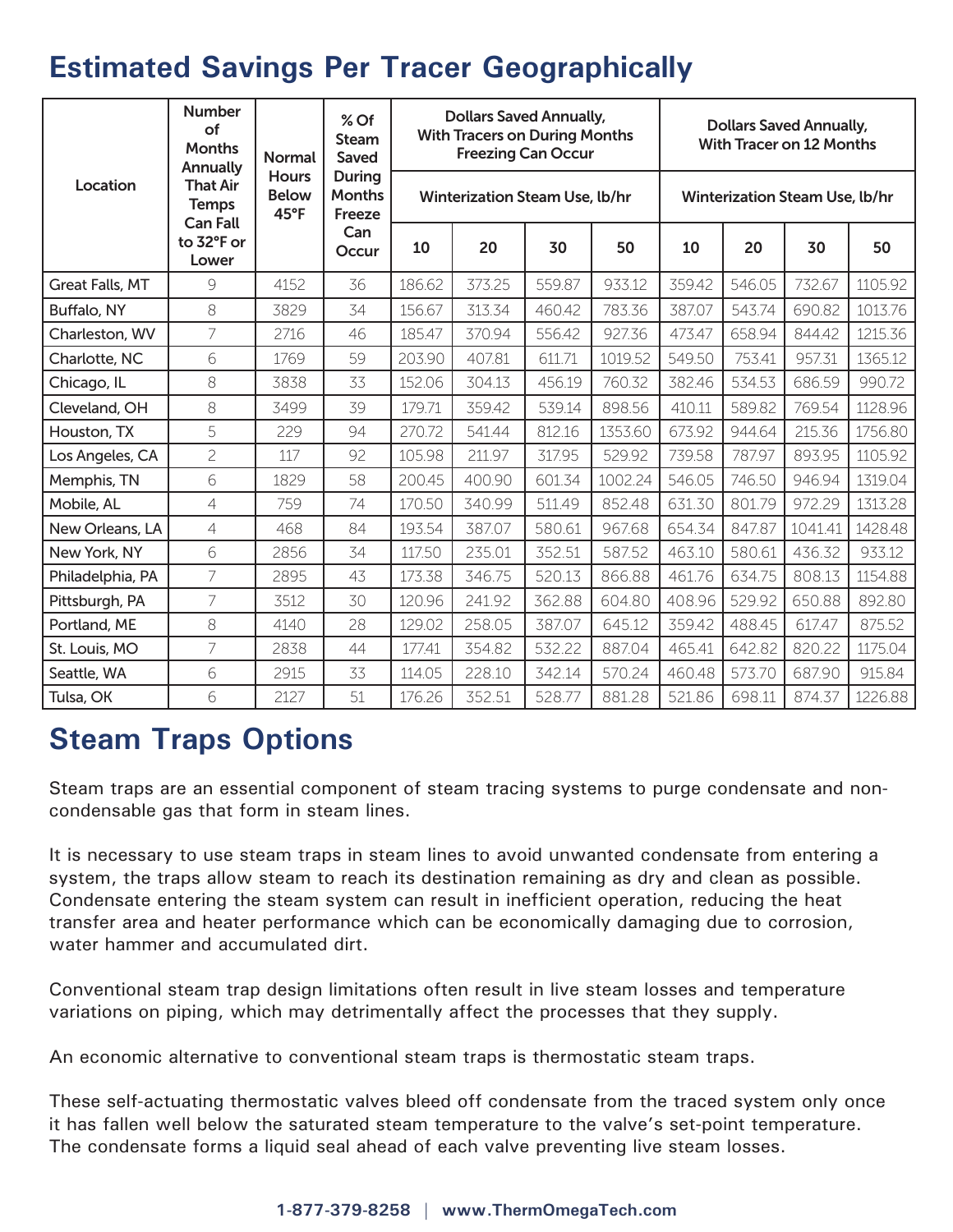### **Conventional vs. Thermostatic Trap Operating Costs**

Most properly functioning conventional steam traps have inherent live steam losses: at least 2 lbs./hr. for inverted bucket traps, and over 5 lbs./hr. for disc traps.

In addition, studies have shown that the live steam losses associated with disc traps increase considerably with time in service, often with losses of 20 lb./hr. after less than one year of service. Losses from other types of conventional traps also increase with time.

To gauge the overall difference in operating costs when using conventional or thermostatic steam traps, we will use 2 lb./hr. of live steam loss for conventional traps in good condition and compare this to HAT thermostatic valves which have zero live steam loss.

The calculation also considers that the thermostatic HAT valve discharges condensate at a lower temperature than conventional traps, thus accruing additional savings. These additional savings are calculated based on the value of the heat content at varying discharge temperatures.

### **Example System Conditions:**

One hundred 3/8" steam tracers (50 to 75 feet long) 70 PSIG steam pressure (316°F saturated steam temperature) Assumed steam cost @ \$8.00/1000 lbs or \$8.00/1,000,000 BTU Estimated individual trap load: 20 lb/hr Total system load:  $100 \times 20$  lb/hr =  $2000$  lb/hr

### **Example System Heat Savings Calculations:**

### **SENSIBLE HEAT SAVINGS:**

286 BTU/lb - 133 BTU/lb = 153 BTU/lb Saved by *thermostatic valves*

### **2000 lb/hr X 153 BTU/lb X 8760 hr/yr X \$8/1,000,000 BTU:** *Annual Savings Based On Reduced Condensate Temperature: \$21,445*

### **ANNUAL COST OF LIVE STEAM LOSS FOR CONVENTIONAL TRAPS:**

2 lb/hr per trap X 100 traps X \$8/1000 lbs X 8760 hr = \$14,016

#### **SUMMARY OF ANNUAL SAVINGS FOR EXAMPLE SYSTEM**

|                            | $3/8$ TV/HAT | <b>CONVENTIONAL TRAPS</b> |
|----------------------------|--------------|---------------------------|
| SAVINGS OF LIVE STEAM LOSS | \$14.016     | \$0                       |
| SAVINGS FROM SENSIBLE HEAT | \$21.445     | \$O                       |
| TOTAL SAVINGS:             | \$35.461     | \$0                       |
| <b>SAVINGS PER TRAP</b>    | \$354        | \$0                       |

Following the example system calculation cited above, a typical steam tracing system using ThermOmegaTech's® thermostatic steam trap valves can expect to save at least \$354 per valve, per year.

When taking into account further associated costs including valve cost and elimination of installation labor, the simplified return on investment (ROI) is an estimated 4.02 or 402%.